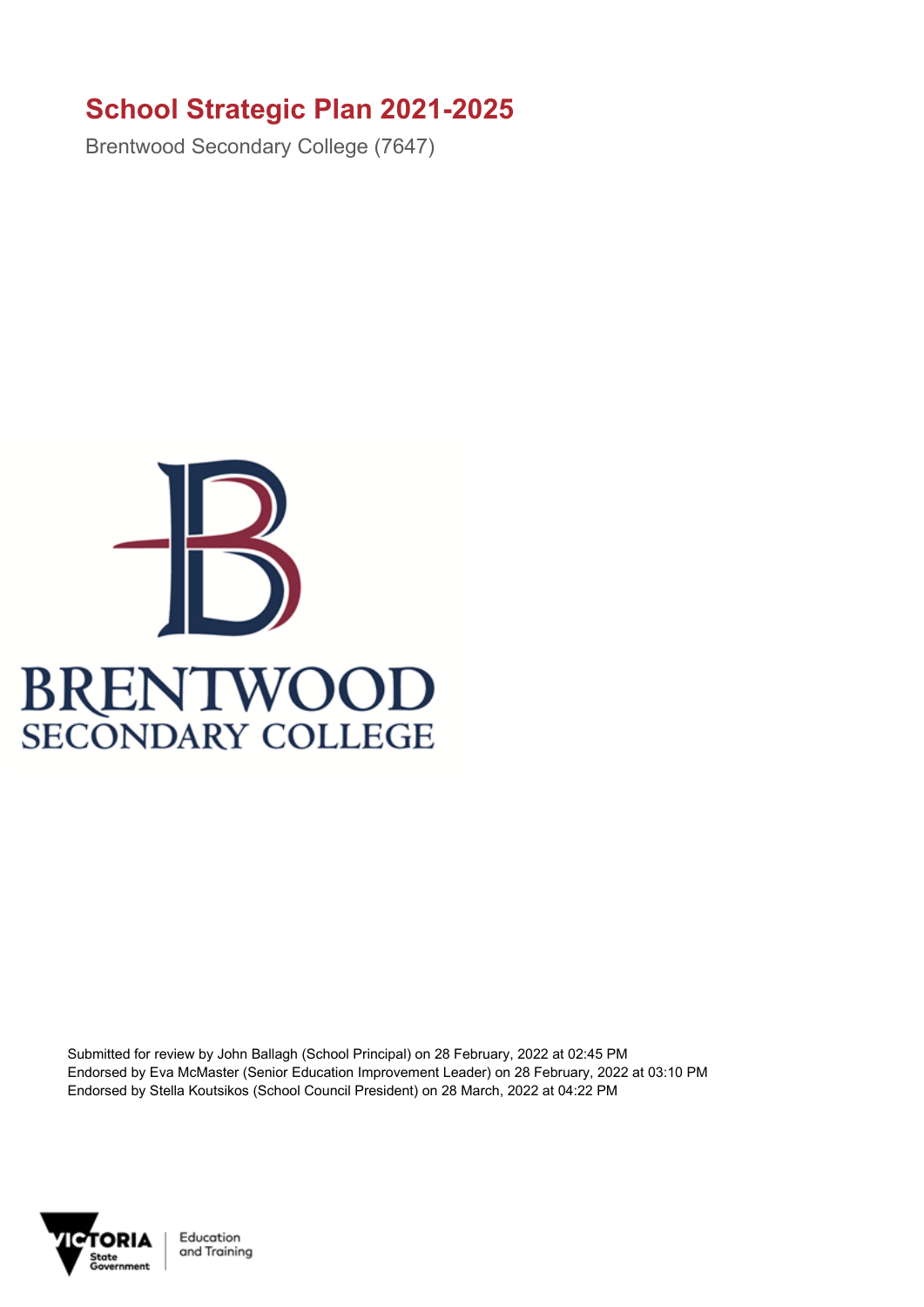## **School Strategic Plan - 2021-2025**

Brentwood Secondary College (7647)

| <b>School vision</b> | Brentwood Secondary College is a vibrant learning community where all students are supported and encouraged to achieve success<br>and to pursue excellence. A learning community is a place where everyone is learning, both independently and together, and where<br>everyone is continually striving to improve. Our guiding philosophy is the belief that all students learn best when they are happy,<br>healthy and resilient and our vision for learning encapsulates all members of our community. Brentwood's vision for learning is "We<br>learn as a connected community to grow as individuals who are future ready".<br>Our purpose is to ensure that every student is provided with every opportunity to achieve their potential. A Brentwood education will<br>provide all students with the opportunity to develop their talents, to nurture a passion and to grow in confidence about their future.<br>Every student will be supported in their intellectual, emotional, social and physical development by a highly professional group of<br>teachers and education support staff.<br>Consistent with the Melbourne Declaration on Educational Goals for Young Australians (2008) our purpose is to ensure that all<br>Brentwood students have the opportunity to become successful learners, confident and creative individuals, and active and informed<br>citizens. We strive to ensure that our students learn in a connected community so that they grow as individuals who are future ready. |
|----------------------|---------------------------------------------------------------------------------------------------------------------------------------------------------------------------------------------------------------------------------------------------------------------------------------------------------------------------------------------------------------------------------------------------------------------------------------------------------------------------------------------------------------------------------------------------------------------------------------------------------------------------------------------------------------------------------------------------------------------------------------------------------------------------------------------------------------------------------------------------------------------------------------------------------------------------------------------------------------------------------------------------------------------------------------------------------------------------------------------------------------------------------------------------------------------------------------------------------------------------------------------------------------------------------------------------------------------------------------------------------------------------------------------------------------------------------------------------------------------------------------------------------------------|
| <b>School values</b> | Values<br>Brentwood Secondary College values Learning and Community. Our values are:<br>Values for Learning:<br>Creativity - We demonstrate creativity in our learning by:<br>balancing satisfaction and scepticism towards our own ideas<br>using imagery, analogy and metaphor to find links and make connections.<br>Curiosity - We demonstrate curiosity in our learning by:<br>being open-minded and asking inquiry questions<br>looking for new interests and different perspectives.<br>Discipline - We demonstrate discipline in our learning by:<br>thinking critically and planning methodically                                                                                                                                                                                                                                                                                                                                                                                                                                                                                                                                                                                                                                                                                                                                                                                                                                                                                                          |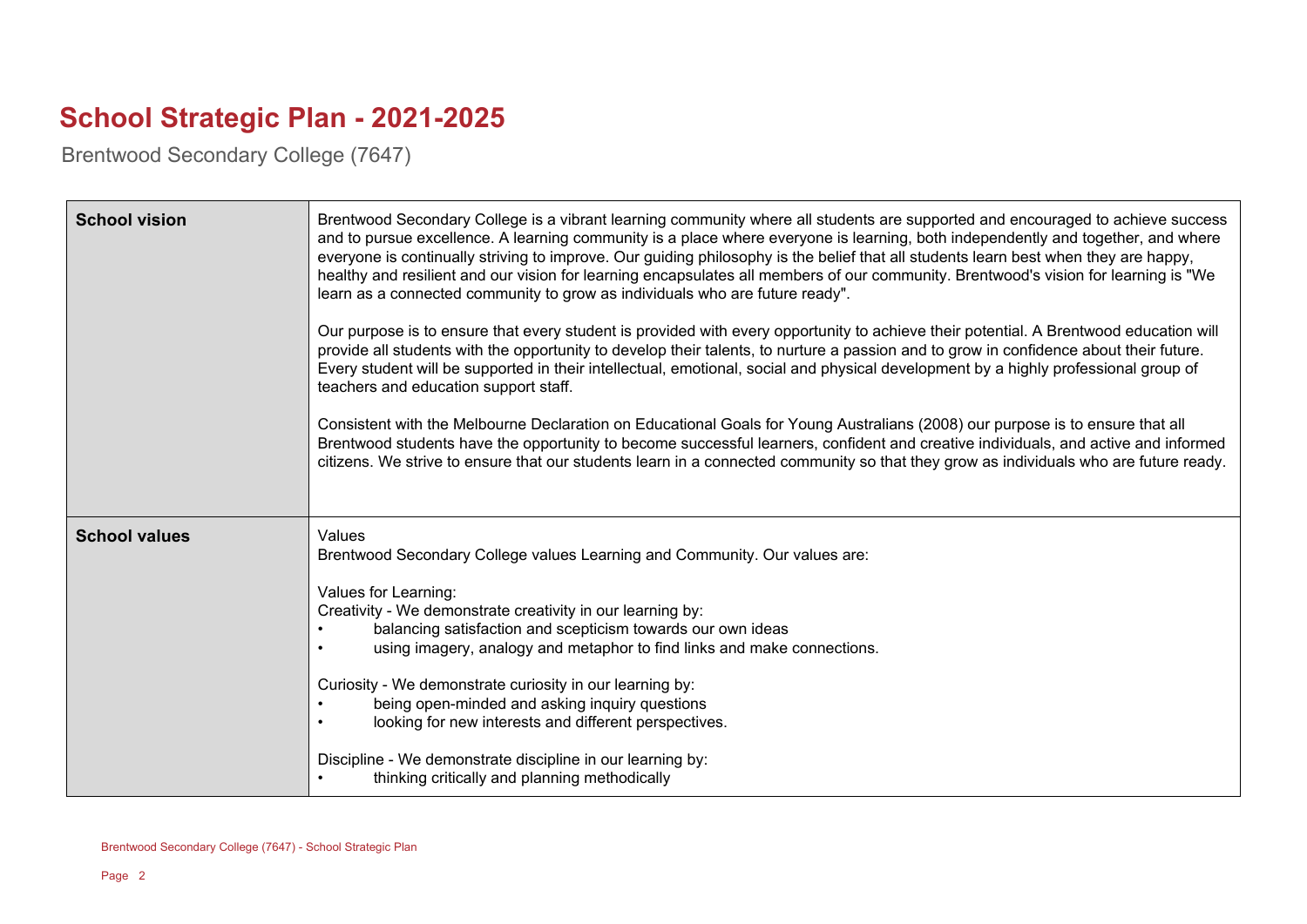|                           | working independently and in collaboration with others.<br>$\bullet$                                                                                                                                                                                                                                                                                                                                                         |
|---------------------------|------------------------------------------------------------------------------------------------------------------------------------------------------------------------------------------------------------------------------------------------------------------------------------------------------------------------------------------------------------------------------------------------------------------------------|
|                           | Reflection - We demonstrate the capacity for reflection by:<br>thinking about and being able to articulate how we learn<br>$\bullet$<br>identifying our own strengths, weaknesses and areas for growth.<br>$\bullet$                                                                                                                                                                                                         |
|                           | Resilience - We demonstrate resilience in our learning by:<br>coping well with uncertainty and complexity<br>$\bullet$<br>working hard, persevering and bouncing back from failure.<br>$\bullet$                                                                                                                                                                                                                             |
|                           | Values for Community:<br>Compassion - We demonstrate compassion by:<br>being kind to each other<br>$\bullet$<br>caring about the wellbeing of others.<br>$\bullet$                                                                                                                                                                                                                                                           |
|                           | Empathy - We demonstrate empathy by:<br>appreciating that we are all different<br>$\bullet$<br>acknowledging the thoughts and feelings of others<br>$\bullet$                                                                                                                                                                                                                                                                |
|                           | Integrity - We demonstrate integrity by:<br>being honest, fair and just<br>$\bullet$<br>being trustworthy in what we say and what we do<br>$\bullet$                                                                                                                                                                                                                                                                         |
|                           | Respect - We demonstrate respect by:<br>caring for ourselves, for others and for our environment<br>being courteous and valuing the dignity of ourselves and others<br>$\bullet$<br>Responsibility - We demonstrate responsibility by:<br>contributing to a safe, caring and sustainable environment<br>being personally accountable and making the most of our opportunities<br>$\bullet$                                   |
| <b>Context challenges</b> | Through the self-evaluation and school review process the following challenges were identified for Brentwood Secondary College<br>over the next 4-year period.<br>- Learning Growth: Whilst many students achieve high results, NAPLAN and VCE data suggests that some students are not<br>achieving their expected levels of attainment. In particular, analysis of NAPLAN data has demonstrated a large number of students |

 $\overline{\phantom{0}}$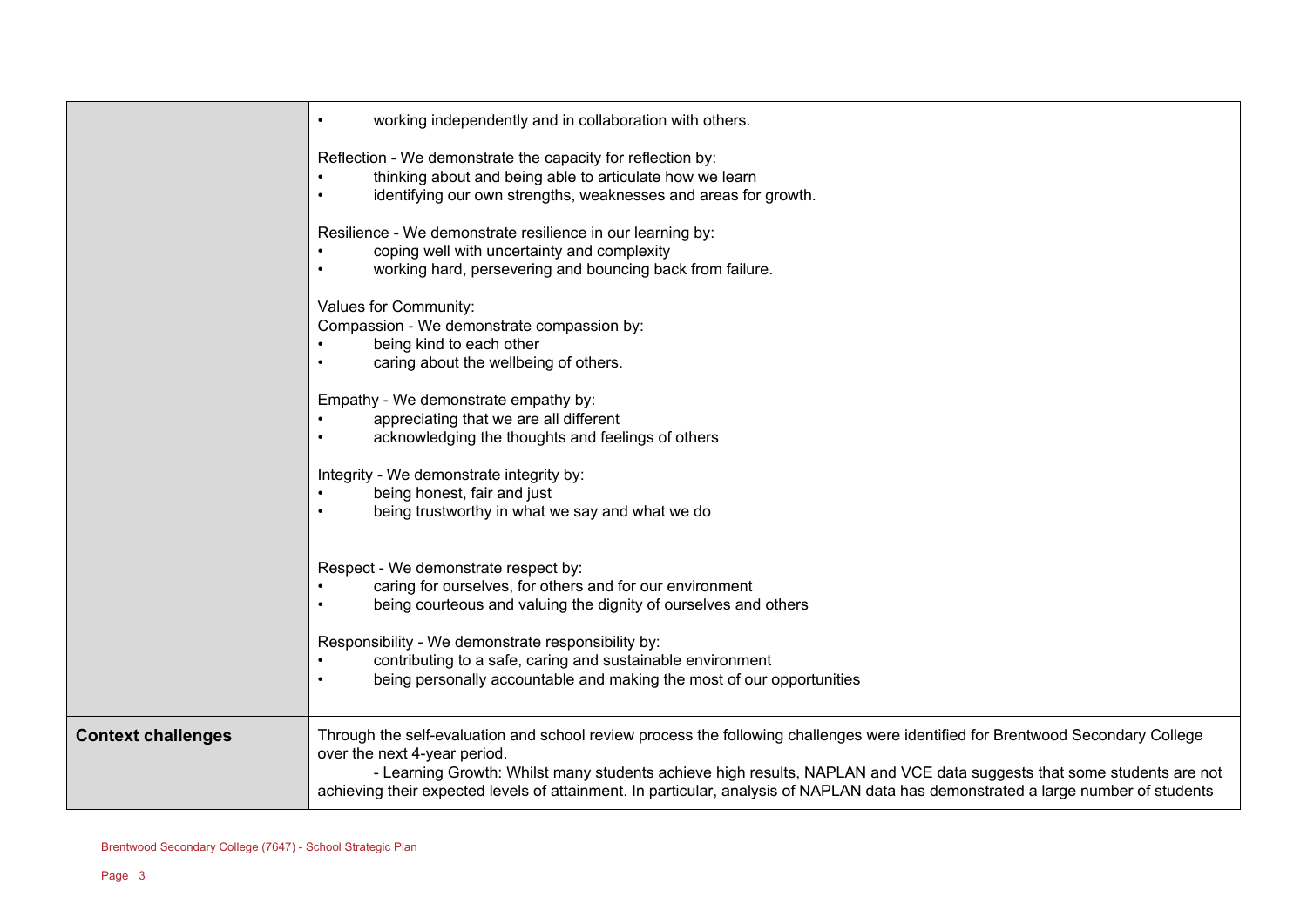|                             | performing greater than other students at the same year level, however their learning growth is not as high. Similarly, VCE<br>Performance has been consistent over recent years, however, analysis of student results has shown some students achieving lower<br>than expected and some subjects performing below state mean. This further highlights the challenge of achieving maximum learning<br>growth for all students in VCE.<br>- Learning & Wellbeing: Catch Up: The COVID-19 pandemic over the past 2 years causing significant periods of remote<br>learning has also impacted on learning growth for some students. Whilst a number of students thrived academically during the past<br>two years, some students have not. Similarly, some students' social and emotional development has not grown at the same rate as<br>previous years. Providing more targeted and differentiated support for these students will be a challenge over the coming years.<br>- Student Agency: Feedback from PIVOT surveys, student forums and the Attitudes to School Survey indicate that student<br>agency in their learning and wellbeing is an area for growth for Brentwood.<br>- Wellbeing: The school review identified an opportunity to develop an explicit and tiered approach to student support by<br>aligning and embedding wellbeing capabilities within the classroom beyond the supports offered by our large Wellbeing Team. This<br>will further assist students in their learning by having a more holistic focus on their health and wellbeing at school, in every<br>classroom. This will result in the school developing a tiered approach to supporting individual students and targeted groups, whilst<br>maintaining a level of support for students with additional needs.<br>- Embedding the Year 7-12 ASPIRE pillars of 'the learner', 'the person' and 'the future' more holistically within the co-<br>curricular school programs at each year level. |
|-----------------------------|-------------------------------------------------------------------------------------------------------------------------------------------------------------------------------------------------------------------------------------------------------------------------------------------------------------------------------------------------------------------------------------------------------------------------------------------------------------------------------------------------------------------------------------------------------------------------------------------------------------------------------------------------------------------------------------------------------------------------------------------------------------------------------------------------------------------------------------------------------------------------------------------------------------------------------------------------------------------------------------------------------------------------------------------------------------------------------------------------------------------------------------------------------------------------------------------------------------------------------------------------------------------------------------------------------------------------------------------------------------------------------------------------------------------------------------------------------------------------------------------------------------------------------------------------------------------------------------------------------------------------------------------------------------------------------------------------------------------------------------------------------------------------------------------------------------------------------------------------------------------------------------------------------------------------------------------------------------------------------------|
| Intent, rationale and focus | Brentwood Secondary College has a strong vision for learning where everyone "learns as a connected community to grow as<br>individuals who are future ready". To achieve this, Brentwood is committed to ensuring students, staff and parents live our values for<br>learning and community. Over the next four years we expect to see greater connection within the school community that supports the<br>learning and wellbeing growth of every person. While doing this, a focus on growth over performance is an important pillar to support<br>students in achieving beyond what is expected of their age and more in alignment with their potential. Our vision recognises that<br>every person is unique and is valued and celebrated for who they are and their individual growth as a learner and a person and we<br>expect to further foster this in our community by ensuring all students have a strong sense of agency and understanding of their<br>growth in all areas of their schooling life. This, combined with a comprehensive pathways program will ensure all students are future<br>ready upon graduation at the end of Year 12.<br>As Brentwood continues on it's improvement journey over the next four years the strategic focus will be on three goals:<br>1. Maximising the learning of every student<br>2. Maximising student agency of every student<br>3. Optimising student wellbeing<br>These three goals will enable Brentwood to build upon the foundations laid over the past four years which have established the pre-<br>conditions required for a more collaborative approach to school improvement. This will involve embedding a whole school<br>Professional Learning Community culture focused on student needs and creating powerful learning opportunities which challenge all                                                                                                                                                        |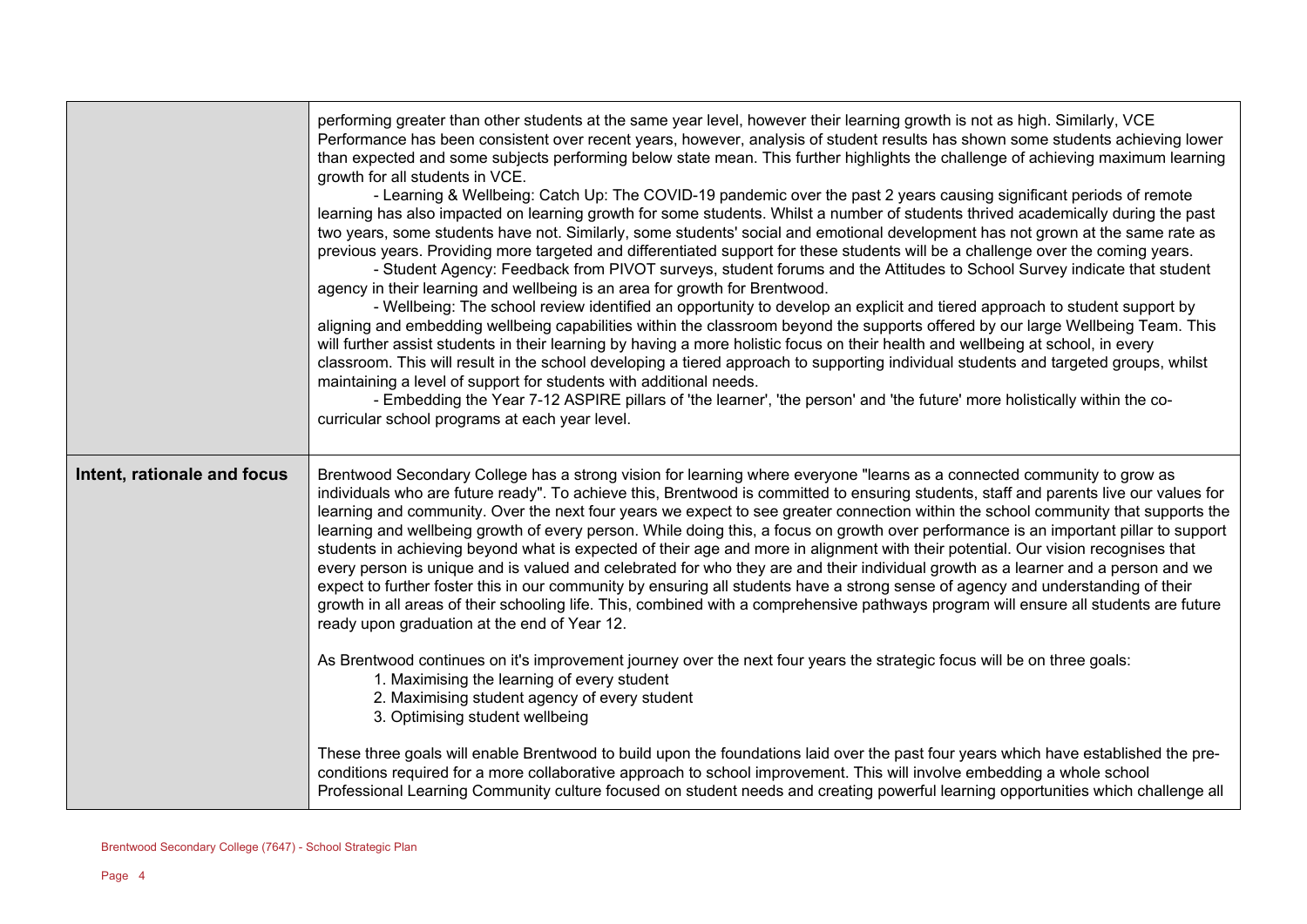students, regardless of their starting point. To achieve this, teaching staff will continue adapting their curriculum to allow for greater differentiation. Building upon the work from 2020 and 2021 staff will deepen their expertise in designing and using formative assessment strategies and developmental rubrics. Staff will further to refine their knowledge and skills in using evidence and data to inform their practice and moderation within PLC's. These will ultimately result in staff being able to differentiate more effectively for students in their classes.

To support the Professional Learning Community culture there will be further refinement of the Brentwood 'GROWTH' Instructional Model supported by an explicit focus on High Impact Teaching Strategies within the classroom and a new Brentwood Learner Model.

With a strong focus on the three pillars of the Brentwood ASPIRE program; 'the learner', 'the person' and 'the future', students will continue to be further supported in demonstrating more agency in their growth as a learner and person. Establishing and defining what student agency is at Brentwood will be the starting point. Following this, and in conjunction with the focus on differentiation, students will be able to exercise more agency in their learning both in the classroom and outside it.

Brentwood has always had a strong focus on wellbeing and supporting student development more holistically with a well-resourced Wellbeing Centre. Over the next four years, the focus will be developing a shared understanding of what wellbeing is at Brentwood and then embedding wellbeing practices throughout the school in addition to being able to support students at times of need via the Wellbeing Centre. This will require consultation and collaboration with staff, students and parents as a tiered wellbeing framework and model is developed for the school. A whole school wellbeing framework will then need to be supported by professional learning for staff and including wellbeing capabilities within the curriculum.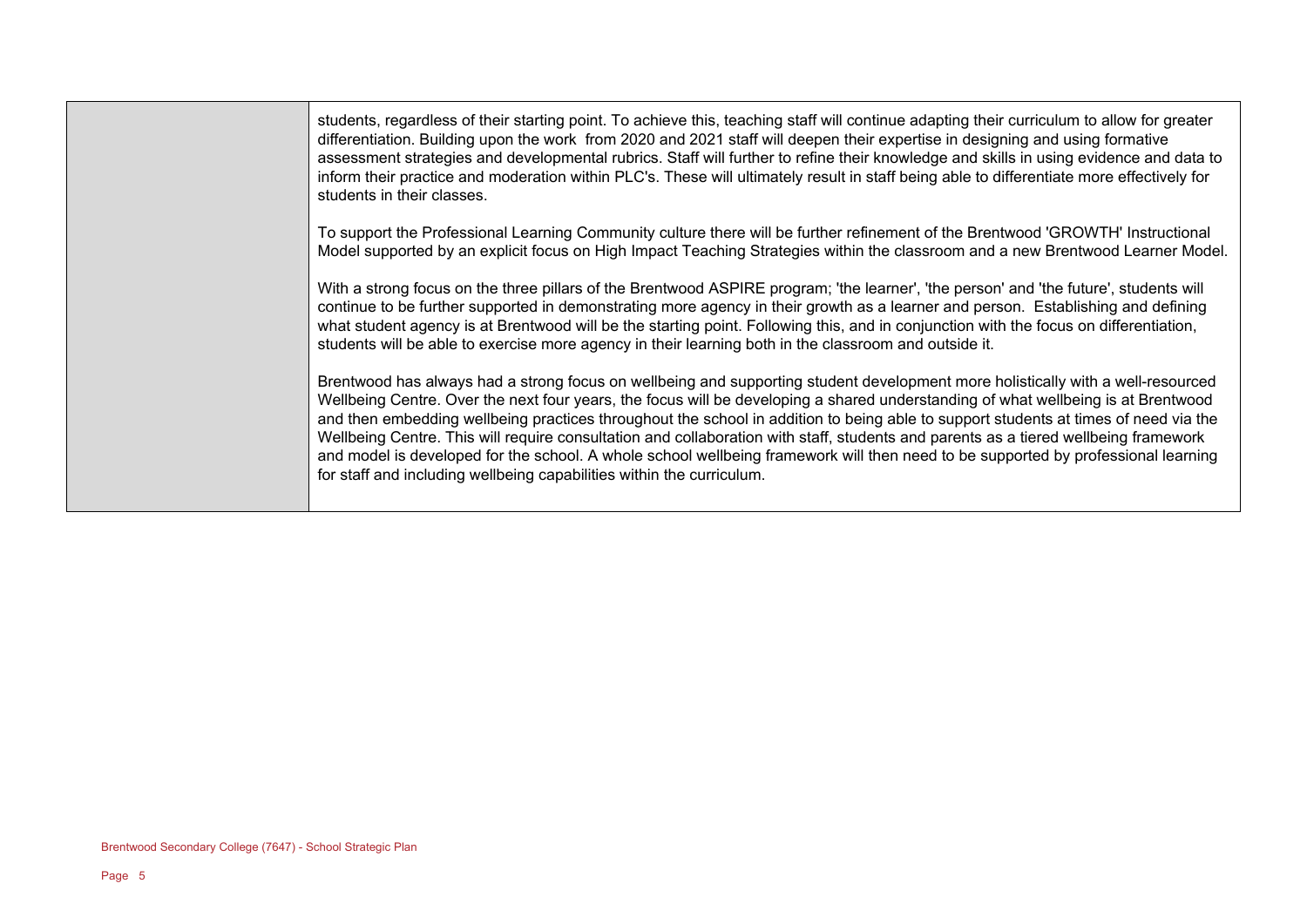## **School Strategic Plan - 2021-2025**

Brentwood Secondary College (7647)

| Goal 1     | Maximise?the learning growth of every student.                                                                                                                                                                                                                                                                                                                                                                                                 |
|------------|------------------------------------------------------------------------------------------------------------------------------------------------------------------------------------------------------------------------------------------------------------------------------------------------------------------------------------------------------------------------------------------------------------------------------------------------|
| Target 1.1 | By 2025, the percentage of students meeting or above NAPLAN benchmark growth Year 7 to Year 9 will<br>increase.<br>• Reading from 71 per cent (2019) and 73 per cent (2021) to 77 per cent.<br>• Writing from 62 percent (2019) and 79 per cent (2021) to 83 per cent.<br>• Numeracy from 69 per cent (2019) and 65 per cent (2021) to 73 per cent.                                                                                            |
| Target 1.2 | By 2025, the percentage of students maintaining the top two bands, Year 7 to Year 9, will increase.<br>• Reading from 61 per cent (2019) and 68 per cent (2021) to 72 per cent.<br>• Writing from 28 per cent (2019) and 36 per cent (2021) to 40 per cent.<br>• Numeracy from 68 per cent (2019) and 64 per cent (2021) to 72 per cent.                                                                                                       |
| Target 1.3 | By 2025, the learning growth measured by teacher judgment semester 2 to semester 2 for Year 7 to Year 10<br>students achieving above expected growth will increase.<br>• Reading and viewing from 15.5 per cent (2019) and 13.25 per cent (2020) to 20 per cent.<br>• Writing from 16.75 per cent (2019) and 14.75 per cent (2020) to 20 per cent.<br>• Number and Algebra from 11.4 per cent (2019) and 16.25 per cent (2020) to 20 per cent. |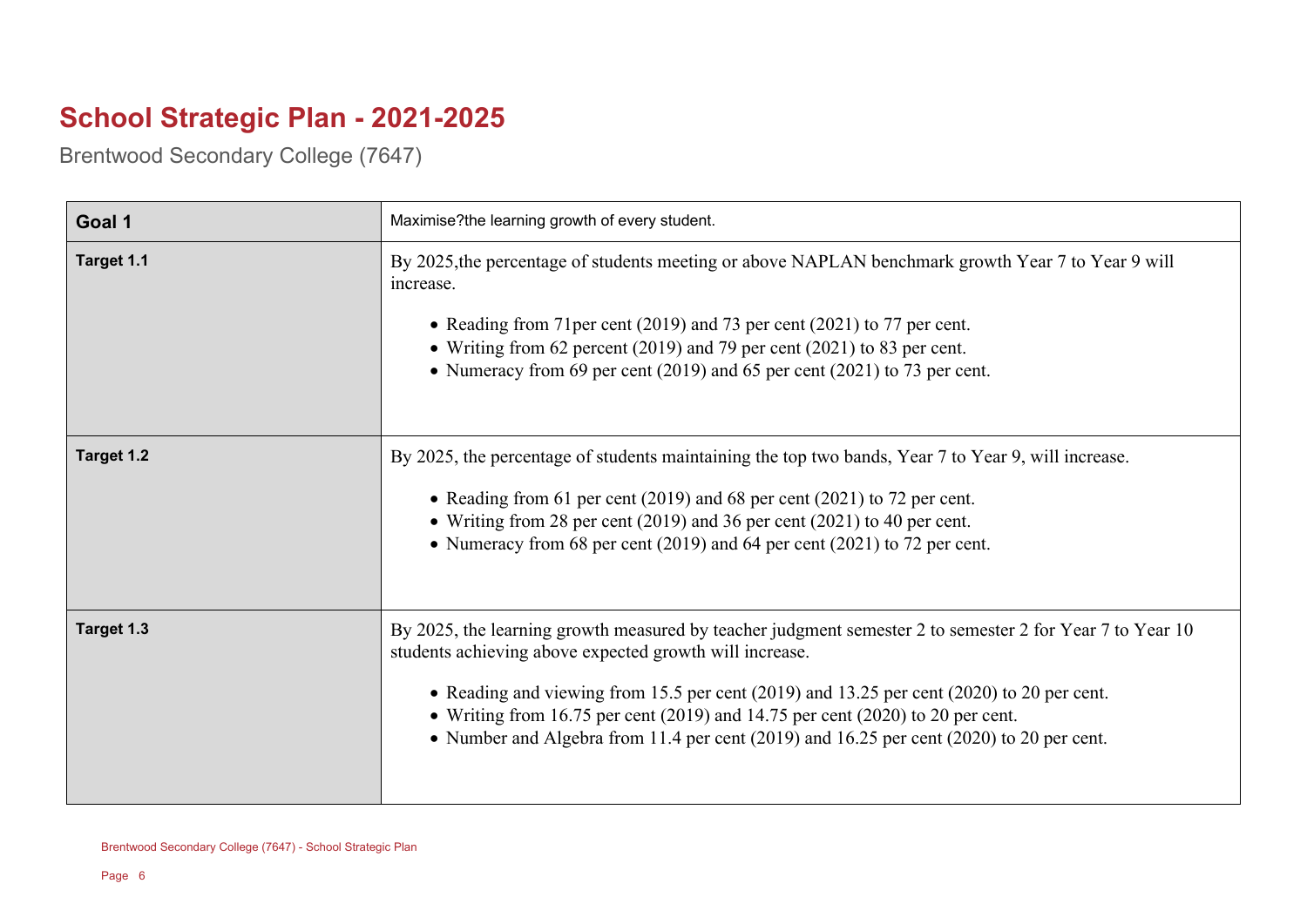| Target 1.4                                                                | By 2025, increase the VCE Unit 3 and 4 subjects are at or above the adjusted score of 0 according to the<br>Selected VCE Studies (Adjusted) VASS Report 10 from 23.3 per cent (2019) and 33.3 per cent (2020) to 50 per<br>cent.                                                                                                                                                                                                                                                                                                                                                                               |
|---------------------------------------------------------------------------|----------------------------------------------------------------------------------------------------------------------------------------------------------------------------------------------------------------------------------------------------------------------------------------------------------------------------------------------------------------------------------------------------------------------------------------------------------------------------------------------------------------------------------------------------------------------------------------------------------------|
| Target 1.5                                                                | By 2025, the positive percentage endorsement rate will improve in the Staff Opinion Survey factors.<br>• Academic emphasis from 58 per cent (2020) to 62 per cent.<br>• Guaranteed and viable curriculum from 70 per cent (2020) to 74 per cent.<br>• Collective efficacy from 67 per cent (2020) to 71 per cent.<br>• Staff trust in colleagues from 71 per cent (2020) to 75 per cent.<br>• Teacher Collaboration from 40 per cent (2020) to 48 per cent.<br>• Instructional leadership from 66 per cent (2020) to 70 per cent.<br>• Understand how to analysis data from 53 per cent (2020) to 61 per cent. |
| Target 1.6                                                                | By 2025, the positive percentage endorsement rate will improve in the Student Attitudes to School Survey<br>factors.<br>• Stimulating learning from 56 per cent (2021) to 60 per cent.<br>• Differentiated learning challenge from 56 per cent (2021) to 60 per cent.                                                                                                                                                                                                                                                                                                                                          |
| <b>Key Improvement Strategy 1.a</b><br>Curriculum planning and assessment | Embed Professional Learning Communities (PLCs) to enable staff collaboration and reflection to strengthen student<br>learning and teacher practice.                                                                                                                                                                                                                                                                                                                                                                                                                                                            |
| <b>Key Improvement Strategy 1.b</b>                                       | Further enhance the agreed evidence based instructional practices to embed differentiation                                                                                                                                                                                                                                                                                                                                                                                                                                                                                                                     |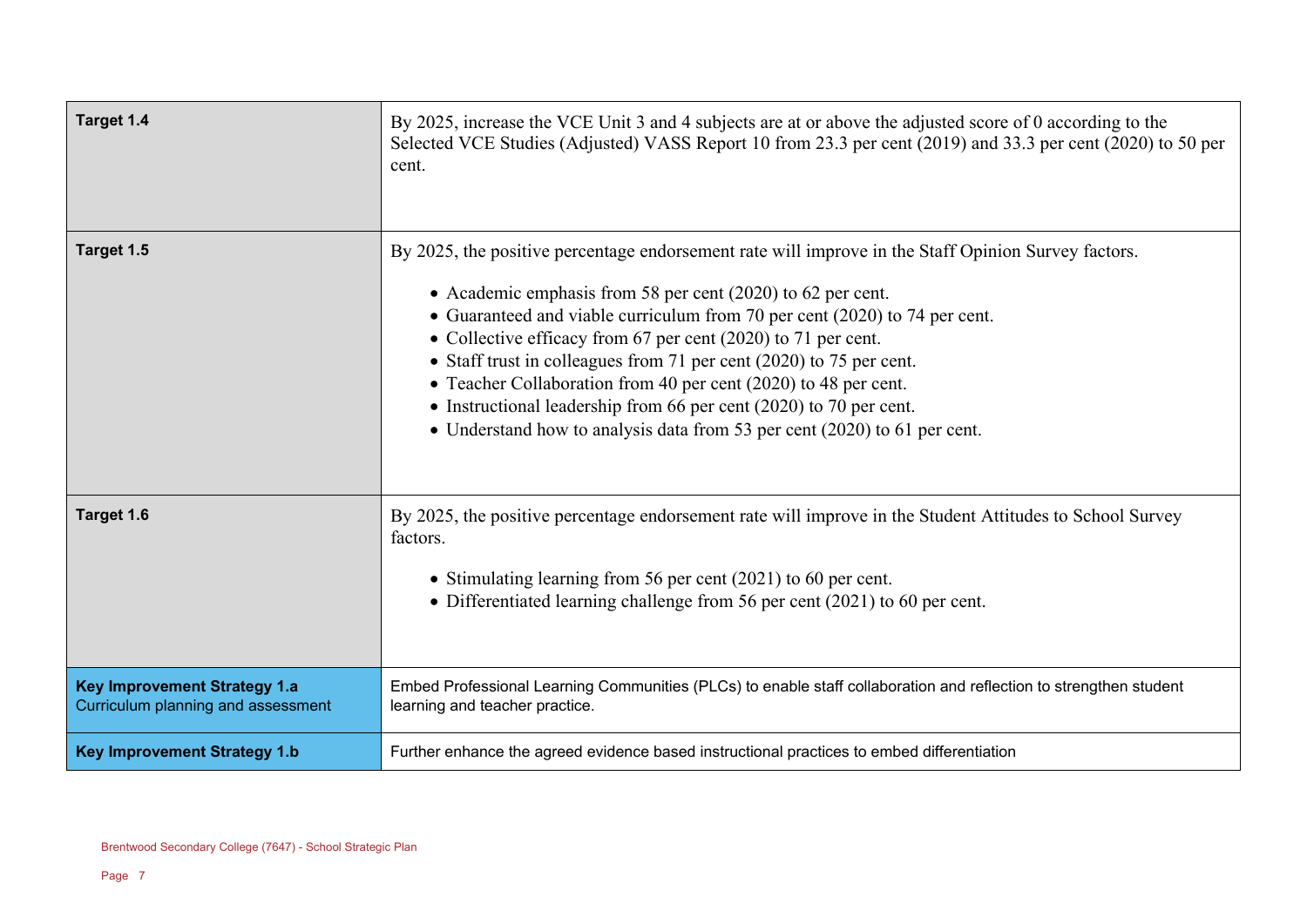| Evidence-based high-impact teaching<br>strategies                          |                                                                                                                                                                                                                                                                                                                                                                                                                |
|----------------------------------------------------------------------------|----------------------------------------------------------------------------------------------------------------------------------------------------------------------------------------------------------------------------------------------------------------------------------------------------------------------------------------------------------------------------------------------------------------|
| <b>Key Improvement Strategy 1.c</b><br>Curriculum planning and assessment  | Further enhance the agreed evidence-based assessment practices to embed differentiation.                                                                                                                                                                                                                                                                                                                       |
| <b>Key Improvement Strategy 1.d</b><br>Curriculum planning and assessment  | Strengthen the shared understanding and enhance responsive use of curriculum frameworks                                                                                                                                                                                                                                                                                                                        |
| <b>Key Improvement Strategy 1.e</b><br>Instructional and shared leadership | Strengthen the instructional and shared leaderships capacity of all staff.                                                                                                                                                                                                                                                                                                                                     |
| Goal 2                                                                     | Maximise student agency of every student.                                                                                                                                                                                                                                                                                                                                                                      |
| Target 2.1                                                                 | By 2025, the positive percentage endorsement rate will improve in the Student Attitudes to School Survey<br>factors.<br>• Student voice and agency from 45 per cent (2021) to 49 per cent.<br>• Self-regulation and goal setting from 60 per cent (2021) to 64 per cent.<br>• Sense of confidence from 59 per cent (2021) to 63 per cent.<br>• Attitudes to attendance from 81 per cent (2021) to 85 per cent. |
| <b>Target 2.2</b>                                                          | By 2025, the positive percentage endorsement rate will improve in the Parent Opinion Survey factors.<br>• Stimulating learning environment from 79 per cent (2020) to 83 per cent.<br>• Student voice and agency from 74 per cent (2020) to 80 per cent.<br>• Parent participation and involvement from 68 per cent (2020) to 72 per cent.                                                                     |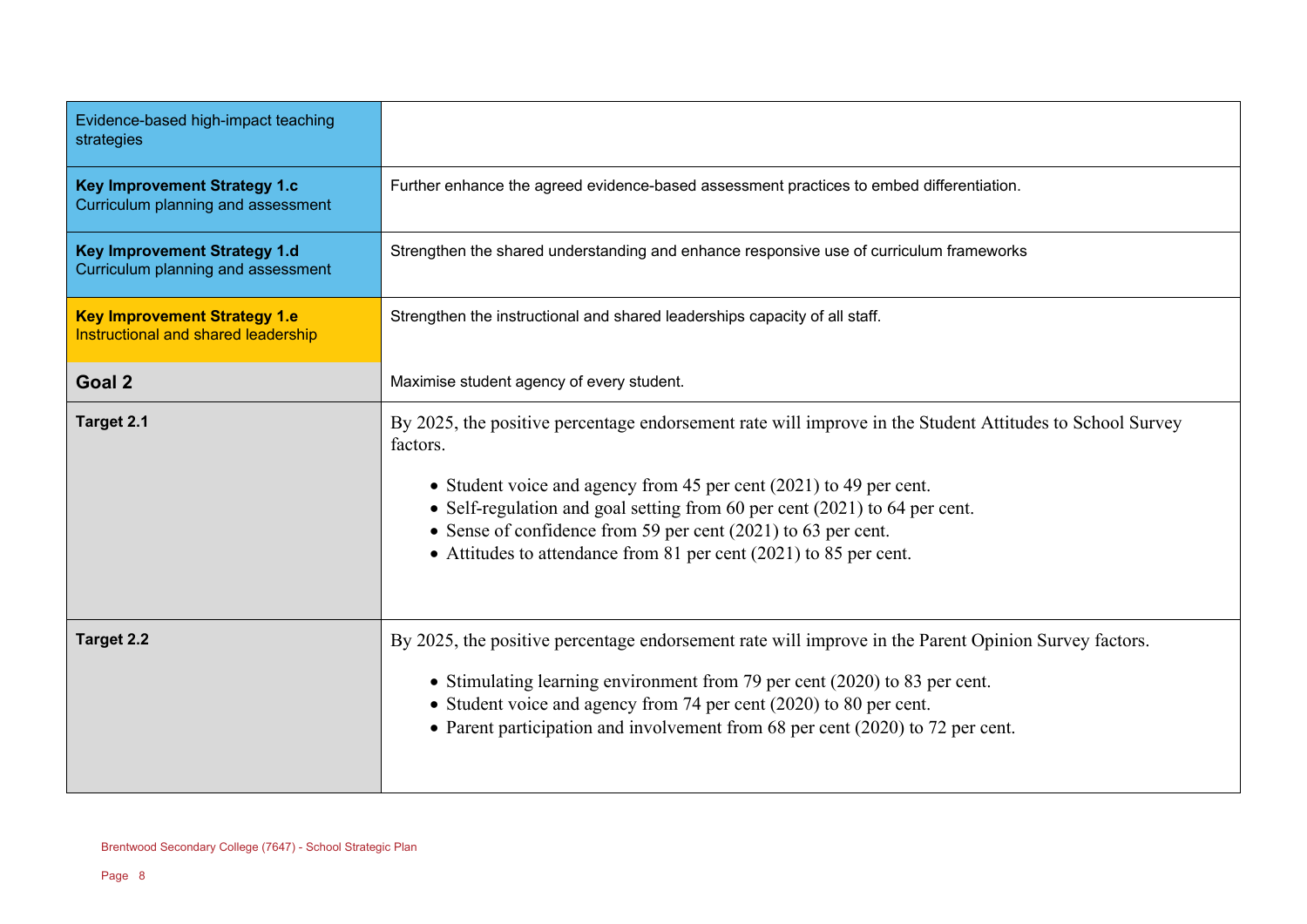| Target 2.3                                                                                     | By 2025, the positive percentage endorsement rate will improve in the Staff Opinion Survey factors.<br>• Promote student ownership of learning goals from 54 per cent (2020) to 58 per cent.<br>• Use student feedback to improve practice from 75 per cent (2020) to 79 per cent.                                                                                                                                                                                                                                                           |
|------------------------------------------------------------------------------------------------|----------------------------------------------------------------------------------------------------------------------------------------------------------------------------------------------------------------------------------------------------------------------------------------------------------------------------------------------------------------------------------------------------------------------------------------------------------------------------------------------------------------------------------------------|
| <b>Key Improvement Strategy 2.a</b><br><b>Empowering students and building school</b><br>pride | Develop and embed a whole school approach to enhance student agency                                                                                                                                                                                                                                                                                                                                                                                                                                                                          |
| <b>Key Improvement Strategy 2.b</b><br>Evidence-based high-impact teaching<br>strategies       | Further enhance and embed the agreed evidence based instructional practices to enable student agency.                                                                                                                                                                                                                                                                                                                                                                                                                                        |
| Goal 3                                                                                         | Optimise student wellbeing.                                                                                                                                                                                                                                                                                                                                                                                                                                                                                                                  |
| Target 3.1                                                                                     | By 2025, the positive percentage endorsement rate will improve in the Student Attitudes to School Survey<br>factors.<br>• Sense of connectedness from 50 per cent $(2021)$ to 58 per cent.<br>• Resilience from 62 per cent (2019) to 66 per cent.<br>• Respect for diversity from 46 per cent $(2021)$ to 50 per cent.<br>• Perceptions of LGBTIQ-Phobic discrimination from 25 per cent (2021) to 29 per cent.<br>• Teacher concern from 36 per cent (2021) to 40 per cent.<br>• Life satisfaction from 47 per cent (2021) to 51 per cent. |
| Target 3.2                                                                                     | By 2025, the positive percentage endorsement rate will improve in the Parent Opinion Survey factors.                                                                                                                                                                                                                                                                                                                                                                                                                                         |
|                                                                                                | • Student connectedness from 84 per cent (2020) to 88 per cent.                                                                                                                                                                                                                                                                                                                                                                                                                                                                              |